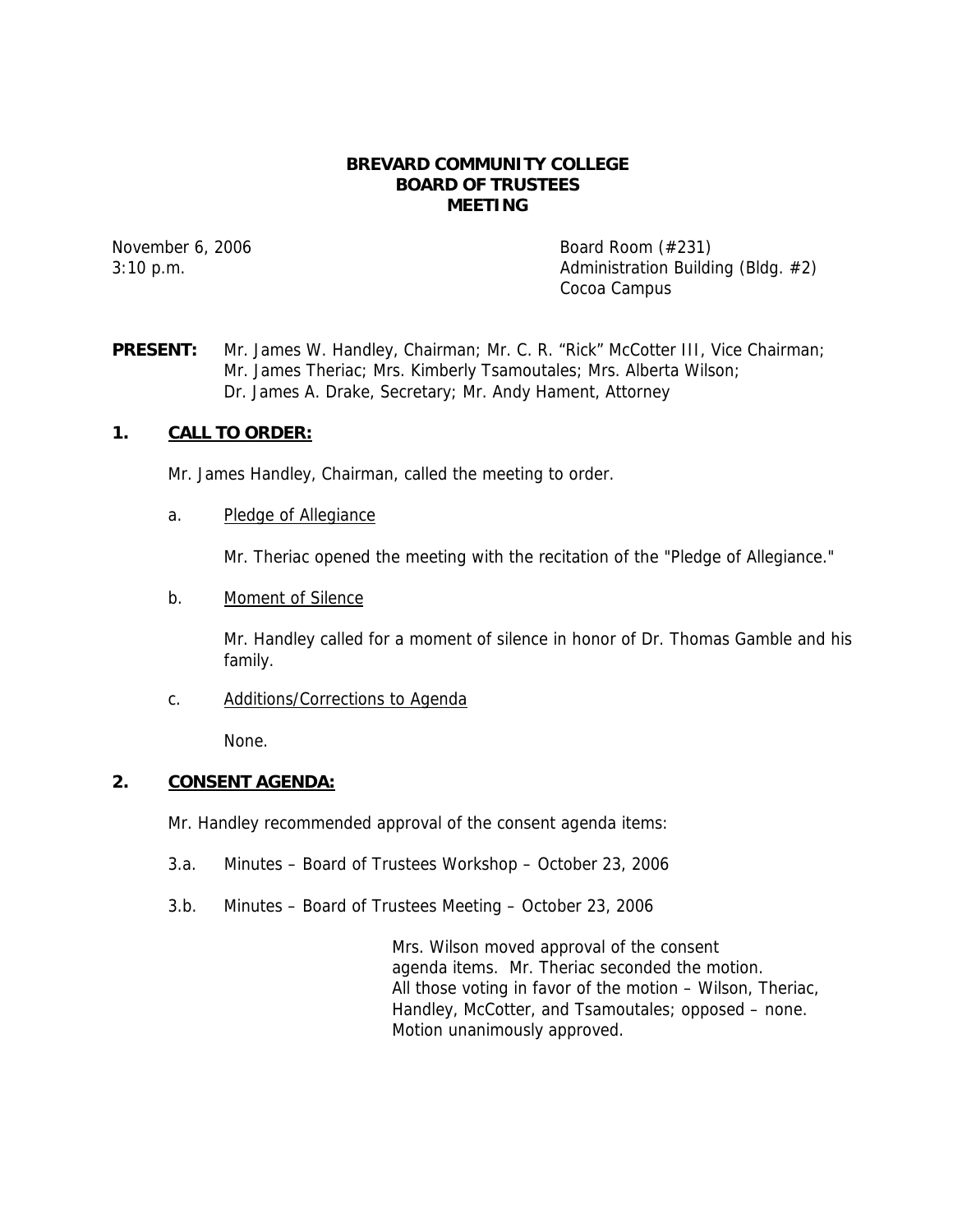# **3. APPROVAL OF OFFICIAL MINUTES OF PREVIOUS MEETINGS:**

a. Minutes – Board of Trustees Workshop – October 23, 2006

Approved – consent agenda.

b. Minutes – Board of Trustees Meeting – October 23, 2006

Approved – consent agenda.

### **4. CITIZEN'S PRESENTATION:**

None.

# **5. COMMUNICATIONS:**

### a. Update on Lowe's Contribution

Mr. Al Little, Vice President, Finance and Administrative Services, reported that Lowe's Representative, Mr. Chris Thalman, has indicated that the Lowe's project in Palm Bay is being reviewed due to budget concerns, and that it is uncertain whether the project will go forward. Mr. Little reported that the fringe benefits negotiated in the contract by the College will not occur if the project is cancelled.

### b. Update on \$1 Million Proceeds from the Palm Bay Property (Addendum)

Mr. Al Little, Vice President, Finance and Administrative Services, reported that the sale of the 17-acre parcel to Palm Bay Academy property closed in October and confirmed receipt of the \$1.1 million purchase price. He reported the \$1.1 million was deposited in the Unexpended Plant Fund Account, to be used on maintenance, renovations and upgrading of facilities. Mr. Little reported on the capital improvement planning process and other factors which determine the prioritization of projects in relation to funds available.

It was the consensus of the Board that the \$1.1 million proceeds should be expended in areas to directly enhance student success benchmark objectives. Mr. McCotter proposed these proceeds be kept separate from existing capital improvement monies pending Dr. Drake's inquires for input by Provosts and Cabinet, for emergencies and areas of need, perhaps in the area of technology. The Board concurred.

Discussion ensued regarding the possibility of fundraising efforts by the Foundation to offset capital improvement needs that exceed state funding.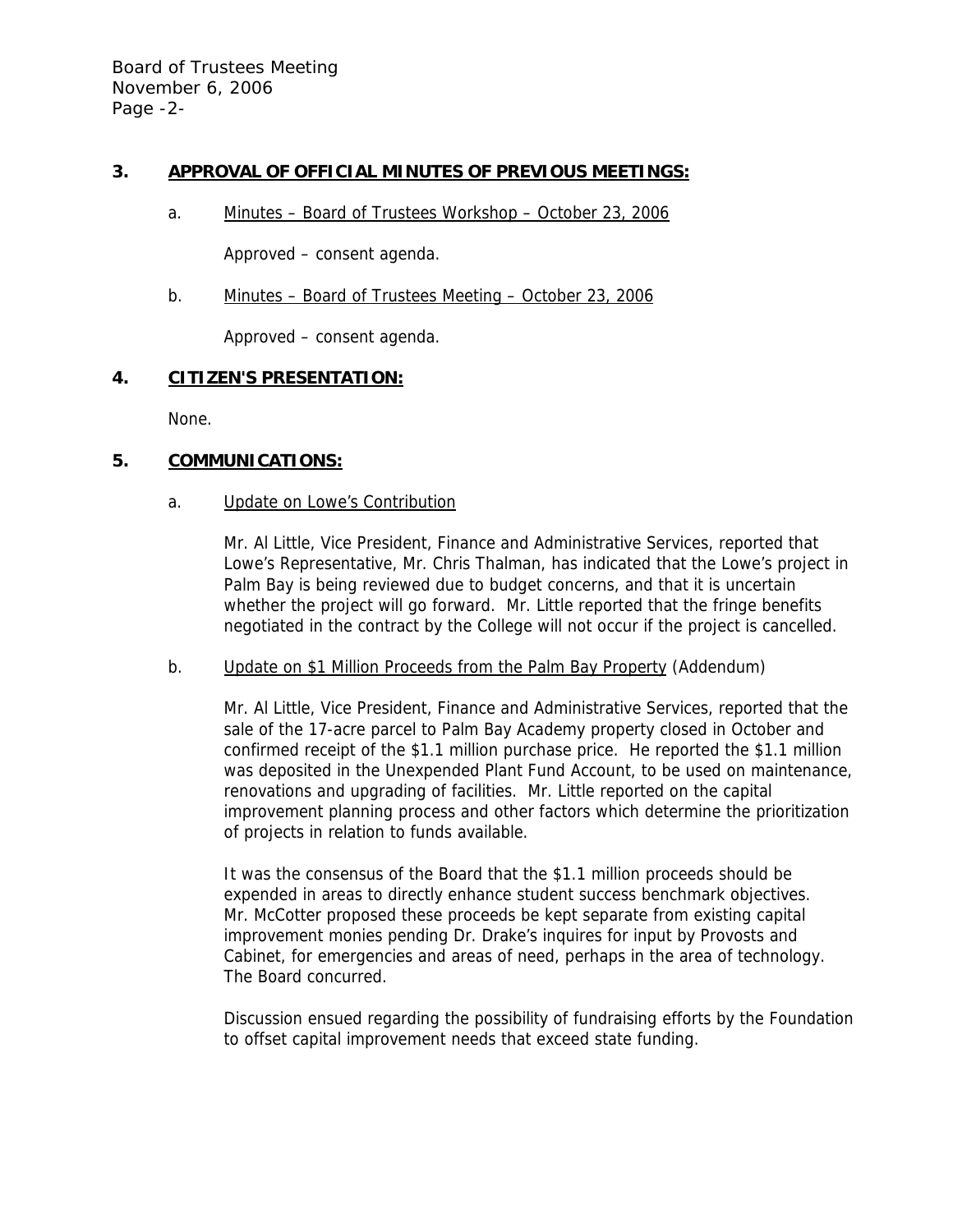Board of Trustees Meeting November 6, 2006 Page -3-

### c. Discussion of Funds for Planetarium Equipment Purchases (Addendum)

Mr. Al Little, Vice President, Finance and Administrative Services, reported that equipment allocations to the Planetarium are made annually and prioritized by the Provost and campus leadership team, based on other Cocoa Campus equipment requests. In addition, he reported new equipment initiatives may be allocated through the strategic planning process. Finally, he reported equipment upgrades which are attached to the building could be financed using Plant funds.

Mr. Little provided a revenue/expense report. Discussion ensued regarding possible methods to increase Planetarium revenue. Dr. Drake will renew discussions regarding the possibility of a partnership with the University of Central Florida (UCF). In addition, it was suggested that a brainstorming meeting be organized with Dr. Amy Hendricks, Mr. Jim Ross, Mr. Mark Howard and Ms. Suzanne Leslie to discuss methods to make the Planetarium more profitable.

# **6. CONSTRUCTION AND DEVELOPMENT:**

None.

### **7. OLD BUSINESS:**

### a. Update on Legal Actions – Dr. Drake/Mr. Theriac (Addendum)

Dr. Drake reported that Mr. Matheny provided a list of pending legal matters with his resignation letter of October 23. At the request of the Board, Dr. Drake sent a letter to Mr. Matheny on October 25, inviting his continued consultation on these pending matters. When there was no response, on October 30 Dr. Drake made inquiries and subsequently retained the services of Mr. Andrew Hament, GrayRobinson, to serve as interim legal counsel to the College. It was the consensus of the Board that Dr. Drake send a letter informing Mr. Matheny of this action.

Dr. Drake reported he has done research on the topic of retaining in-house counsel, but further research is needed utilizing Mr. Theriac's expertise. Mr. Theriac reported the hiring of in-house counsel by community colleges is a growing trend, with the majority of Florida's 28 community colleges currently utilizing in-house counsel. Mrs. Wilson requested a report at the December Board meeting to include cost comparisons as well as input from the Florida Ethics Commission.

Dr. Drake reported that he estimated the duration of Mr. Hament's service as interim counsel at six to eight weeks; however, Mr. Hament has agreed to serve as needed. Mr. Hament reported he has prepared a formal request for Dr. Drake's signature soliciting transfer of legal files from Mr. Matheny's office. Dr. Drake reported that the internal routing for legal requests will be through Mr. Ross, who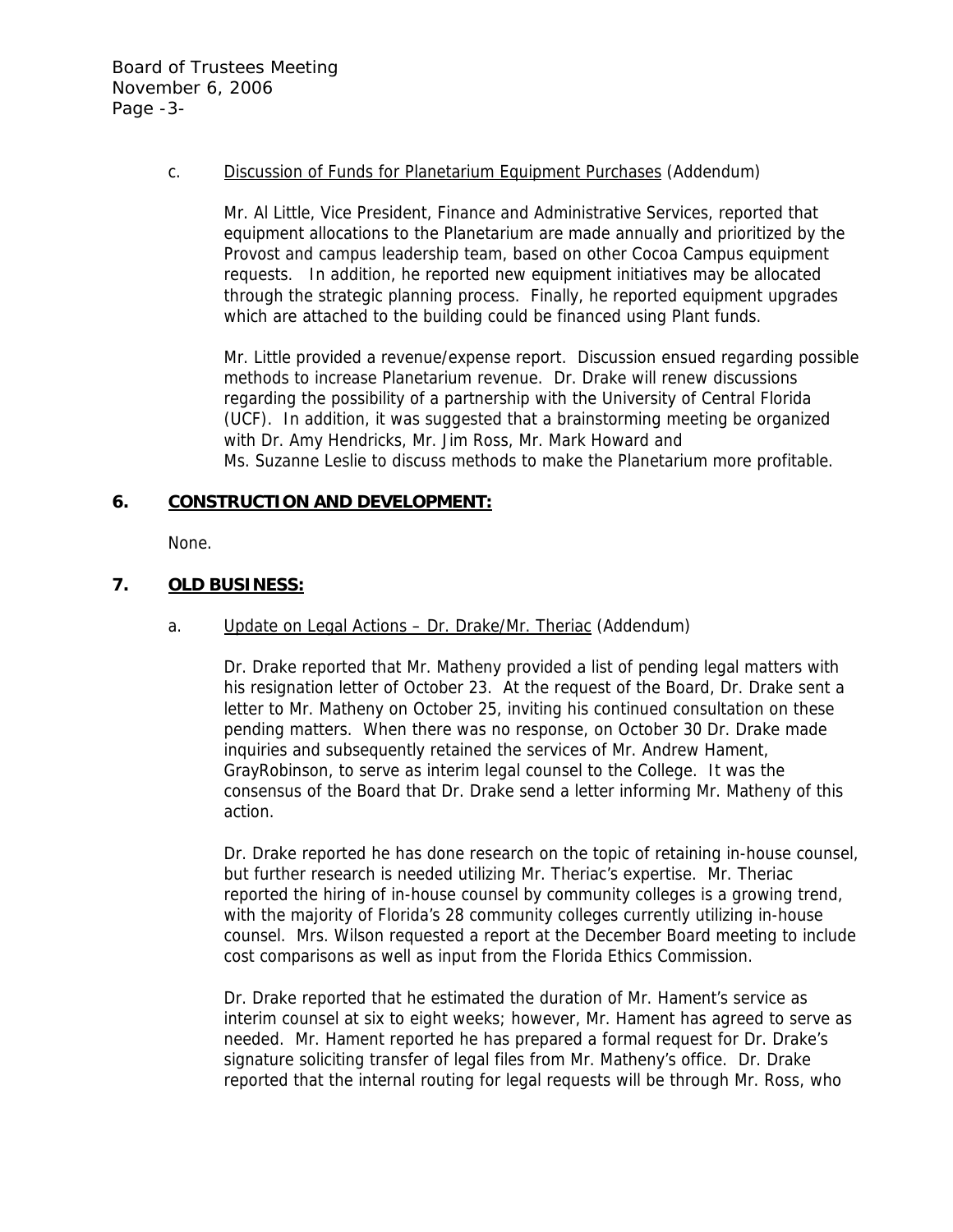will forward matters to Mr. Hament for review and referral to appropriate legal specialists, as needed.

### b. Report on Pending Legal Actions

Mr. Andrew Hament reported he and his associates are reviewing pending matters, which appear stable at present.

# **8. NEW BUSINESS:**

a. Personnel Actions (Addendum)

The Personnel Actions were presented to the Board for information only; no action is required.

b. Request for Future Board Meeting/Workshop Agenda Items

A follow-up report was requested on textbook issues to include various cost-control measures such as computer downloads and information regarding the consortium formed on the West Coast as presented at the recent ACCT meeting. In addition, future reports on the subjects of academic freedom and the SACS reaffirmation process, among others, were requested.

# **9. FINANCIAL ACTIONS:**

# a. Approval of DSO Financial Reports for Year Ended June 30, 2006 (Addendum)

Mr. Mark Cherry, Associate Vice President, Financial Services, reported annual audit reports and IRS tax returns for all Direct Support Organizations (DSO's) were distributed in accordance with Florida statute. All DSO's had clean audit opinions.

Mr. Cherry pointed out the 2006 financial statements for the Foundation are now prepared in governmental format rather than not-for-profit as done in the past. Net assets for the Foundation increased approximately \$1.3 million due to positive market and investment earnings and contributions.

Mr. Cherry reported the Cocoa Village Playhouse (CVP) and the King Center (KCPA) utilize the not-for-profit format for financial statements. Net assets for the CVP increased \$456,000 this year, primarily due to contributions to the Capital Campaign. The King Center had net income of more than \$184,000 this year and approximately \$284,000 in net assets for the year.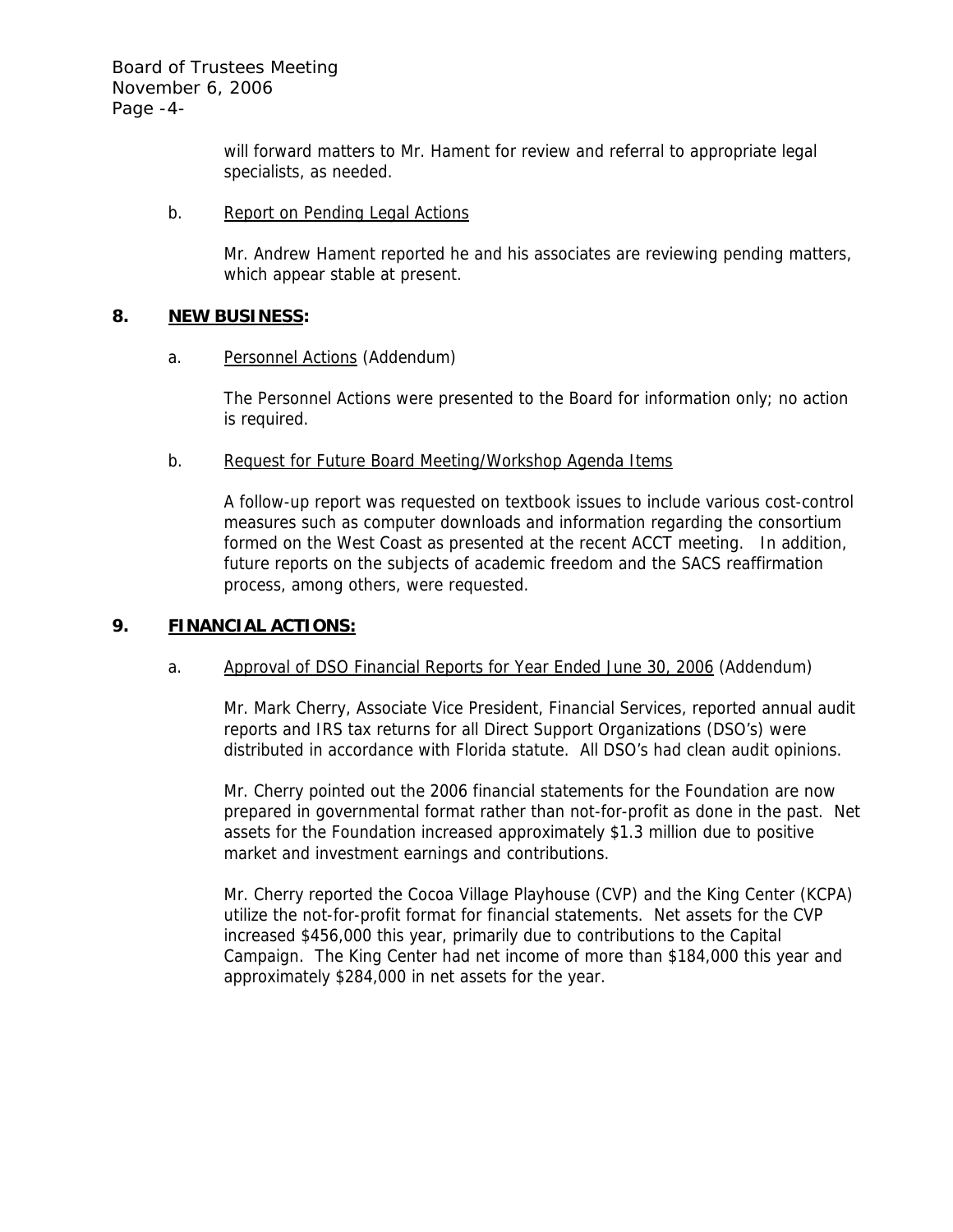Board of Trustees Meeting November 6, 2006 Page -5-

> Mr. Cherry reported he serves on the Investment Committee for both the Foundation and the King Center and analyzes investment performances for both funds in comparison with each other and peer institutions.

> > Mr. McCotter moved approval of the DSO Financial Reports for Year Ended June 30, 2006. Mrs. Wilson seconded the motion. All those voting in favor of the motion – McCotter, Wilson, Handley, Theriac, and Tsamoutales; opposed - none. Motion unanimously approved.

# **10. REPORT OF THE PRESIDENT:**

Dr. Drake reported that recent meetings of the Association of Community College Trustees (ACCT), Florida Association of Community Colleges (FACC) and Council of Presidents (COP) were well represented by the College. Mr. Handley and Mrs. Wilson reported they participated in meetings which were very productive; materials will be shared in the future.

Dr. Drake reported favorable impressions during informal meetings with faculty, staff and students; a written summary will be provided in the coming week.

### **11. COMMITTEE REPORTS**

a. Architect Selection:

No report.

### b. Alumni Association:

Mrs. Wilson reported she will meet with Mr. Beagley to form conclusions on the feasibility of reforming the Alumni Committee and she deferred to Mr. Beagley to report. Mr. Beagley reported it was the consensus of Foundation Executive Directors at a recent meeting that Alumni Associations at Community Colleges are not cost effective, but serve mainly as a source of goodwill. Research shows that the necessary resources to manage an Alumni Association exceed donations as loyalty and contributions typically are to the individual's four-year institution of higher learning. Mr. Beagley reported the Alumni database is being maintained pending the final decision.

Mrs. Tsamoutales reported the recent Association of Community College Trustees (ACCT) seminar by Datatel provided information regarding Alumni Association fundraising techniques to improve profitability by simplifying the process using online maintenance by alumni themselves. She will share materials and notes from the meeting with Mrs. Wilson and Mr. Beagley.